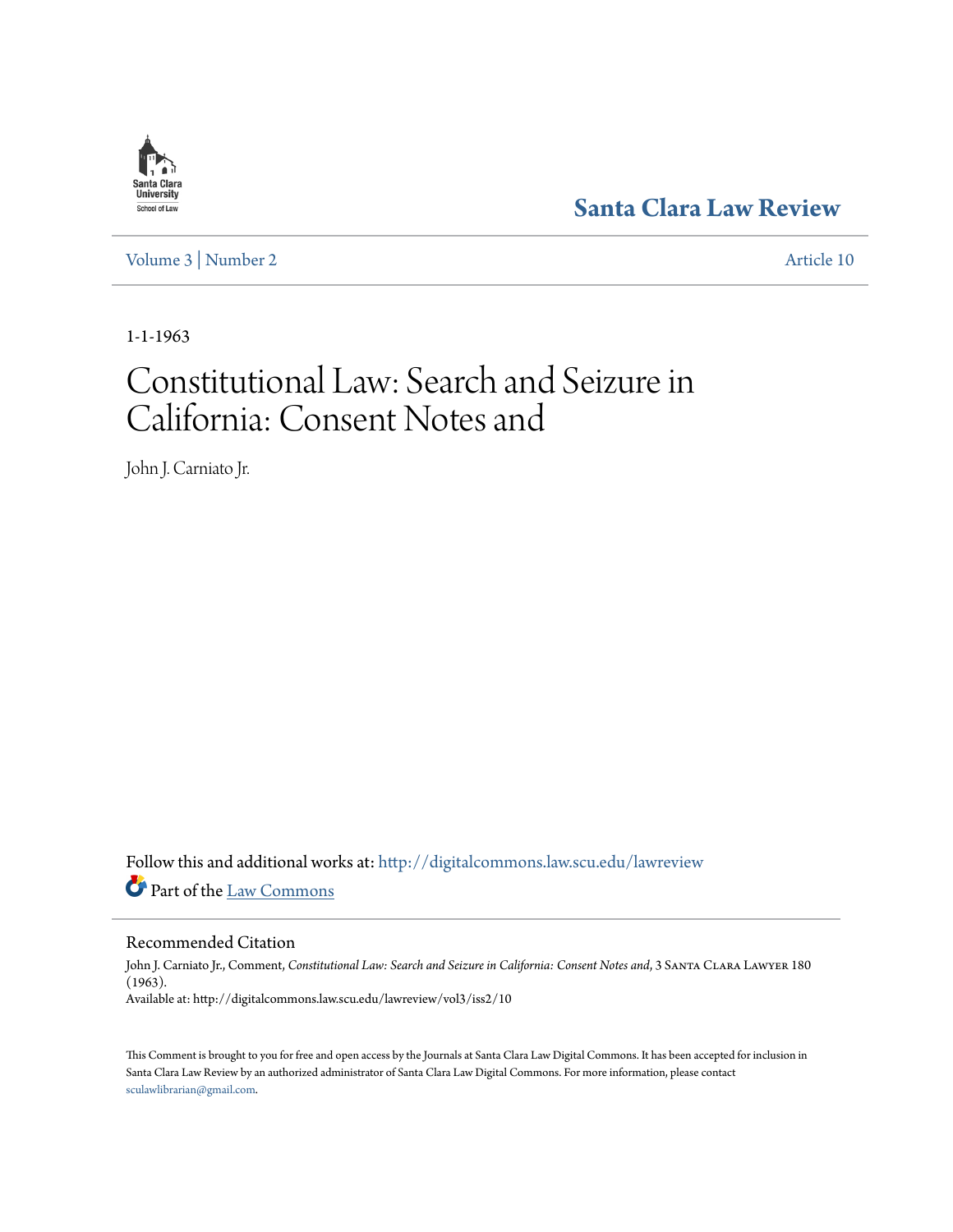## **CONSTITUTIONAL LAW:** SEARCH **AND** SEIZURE IN CALIFORNIA: **CONSENT.**

As the volume of cases involving the legality of search and seizure has become more staggering, the question of whether the evidence obtained in a search is admissible appears as the overriding issue in many criminal cases. The solution to the problem, however, is clouded **by** the necessities of law enforcement and a few cases of over-zealous police work. In many of these cases the prosecution relies on the fact that the search was conducted with the voluntary consent of the accused. For it is not necessary to show that the search was reasonable as incident to a proper arrest when the search was made with the defendant's consent.<sup>1</sup>

The question of whether consent has been given to a search and seizure is a close one. It is the purpose of this note to briefly demonstrate the closeness of the question and under what circumstances the courts have felt that sufficient consent has been given.

A survey of the cases reveals three main problem areas: (1) the voluntary character of the consent to a search, (2) where consent has been given by one other than the defendant, and (3) the purpose of the search as related to the extent of the consent given.

In order for consent to vitiate an otherwise unreasonable search, the consent must be given voluntarily.<sup>2</sup> The question of voluntariness frequently arises when there is a doubt whether the consent was given freely or in response either to an express or implied assertion of authority. In *People'v. Michael*,<sup>3</sup> three police officers, who identified themselves as such, were admitted to the defendant's home by her mother and, pursuant to their query whether she had any narcotics, defendant and her mother produced narcotics and hypodermic equipment, whereupon the defendant was arrested. The court, taking into consideration that the appearance of four officers at the door may be a disturbing experience to a distraught or timid woman, nevertheless stated that to hold as a matter of law that the mother's consent was given in response to an unlawful assertion of authority would interfere with a policeman's reasonable performance of his duty. Furthermore the court held that this question of voluntary consent was a question of fact for the trial court.

Another common situation in which the question of voluntariness is frequently litigated occurs when the defendant is under arrest and in actual physical custody when the consent is obtained by the searching officers. The courts have generally held that arrest, in itself, is not such an assertion of authority as to make an otherwise free and valid consent involuntary.4 However, in *People v. Wilson,5* the accused was arrested for vagrancy when he was actually suspected of bookmaking. After the arrest the officers obtained permission to search the defendant's automobile. The court held that the defendant had been improperly arrested; that consent given after a person has been improperly arrested, and without informing him of his legal right to refuse, was not real or proper consent.

Not only can the necessary voluntary consent be given verbally, but the courts are agreed that certain conduct may be sufficient to convey the necessary expression of consent to the searching officers. 6 In *People v. Smyre,7* the defendant opened the door three-quarters of the way and then stepped back and set down on a bed. The court held that these actions constituted sufficient consent.

Often, either because the suspect has fled, or has been arrested, the consent to search

**<sup>&#</sup>x27;** People v. Gorg, 45 Cal.2d 776, 291 P.2d 469 (1955). See also People v. Melody, 164 Cal. App.2d 728, 331 P.2d 72 (1958).

People v. McGree, 196 Cal.App.2d 458, 16 Cal.Rptr. 625 (1961).

<sup>&#</sup>x27;45 Cal.2d 751, 290 P.2d 852 (1955).

<sup>&#</sup>x27;People v. Luyan, 141 Cal.App.2d 143, 296 P.2d 93 (1956).

<sup>&#</sup>x27;145 Cal.App.2d 1,301 P.2d 974 (1956).

**<sup>O</sup>**People v. Burke, 47 Cal.2d 45, 301 P.2d 241 (1956). The defendant was suspected of using narcotics. When the officers knocked on the door, the defendant opened the door and. walked back into the center of the room. The court found that this was sufficient consent to validate any possible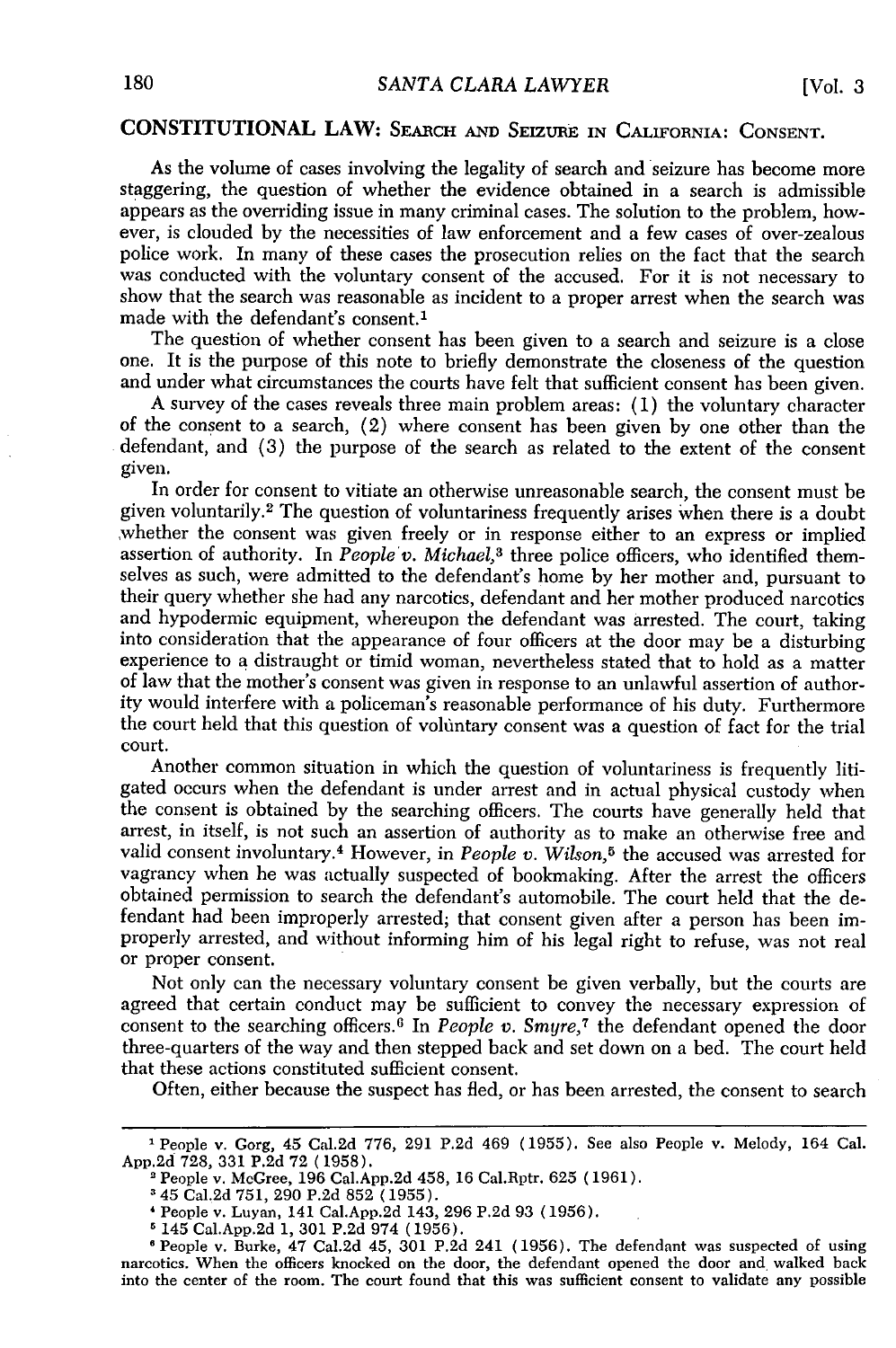1963]

the defendant's automobile (or other property) is obtained from some other person. If such other person has apparent authority, consents to entry, and the entry is made in good faith, it is not unlawful.8 The courts have held that even consent given by a defendant's mistress is sufficient to authorize a valid and legal search.<sup>9</sup>

In *People v. Hughes*<sup>10</sup> the court discussed a situation in which the husband was in bed and asleep when the wife permitted officers to enter and search their premises. The defendant, in claiming that the wife's consent was insufficient, relied on *People v. Carter*,<sup>11</sup> where the court discussed the extent of the wife's authority to permit people to enter the family home in the absence of the husband. The court created the implication that she has no such authority when the husband is home. The *Hughes* court, however, declared this implication to be dicta and stated that in a fact situation similar to that in *Carter* a finding of lack of consent might be upheld. The court took the view that since the wife had apparent authority and control of the house, her consent was sufficient.

The courts have also held that anyone in joint occupancy of the premises may give consent to search which is binding upon the co-tenant.<sup>12</sup> However, there is no reasonable basis for a general assumption that every person who happens to be in the house has authority to give permission to do acts on the premises which the searching officers<br>could not legally do without sufficient consent.<sup>13</sup> could not legally do without sufficient consent.<sup>13</sup>

It is clear that if the defendant is a tenant of an apartment house, as distinguished from a private home there must be evidence to give the officer reason to believe that the manager or other person has authority to consent to the officer's entry.<sup>14</sup>

A difficult question arises when the officers are given consent to search for one purpose, and discover evidence of a different nature than that ostensibly sought. In *People v. Roberts15* officers discovered stolen property in the defendant's apartment. The defendant objected to the admission into evidence of the seized property, claiming that the search warrant was issued on evidence which was the product of an illegal search. The illegal search complained of took place when the officers came to question the suspect. As they stood outside the apartment, they heard moans and other sounds which indicated that someone was in distress in the apartment. The manager of the apartment house let the officers into the defendant's room. While the officers searched for the injured person, one of the policemen picked up a radio, checked the serial number and found it to be stolen property. It was upon this evidence that the subsequent search warrant was issued.

Even though there was no injured person inside the apartment, the court stated that while the officers knew the manager did not have the authority to let them into the apartment, they did have the right to go into the rooms to search for a wounded or injured person. While stating that when the right to search is obtained ostensibly for one purpose, it may not be used in reality for another, the court held that the officers

**<sup>15</sup>**People v. Ransome, 180 Cal.App.2d 140, 4 Cal.Rptr. 347 (1960). See also People v. Silva, 140 Cal.App.2d 791, 296 P.2d 942 (1956). **<sup>13</sup>**People v. Carswell, 149 Cal.App.2d 395, 308 P.2d 852 (1957).

unreasonable search. See also People v. Baca, 198 Cal.App.2d 391, 17 Cal.Rptr. 779 (1962); People v. Holland, 148 Cal.App.2d 933, 307 P.2d 703 (1957). **<sup>7</sup>**164 Cal.App.2d 833, 330 P.2d 67 (1958).

**<sup>8</sup>** People v. Caritativo, 46 Cal.2d 68, 292 P.2d 513 (1956). Evidence was obtained in a murder trial through a search of the defendant's room without a search warrant. Permission for the search was given by the caretaker and the owner of the property.

**<sup>9</sup>** People v. Howard, 166 Cal.App.2d 638, 334 P.2d 105 (1959). See also People v. Cunningham, 188 Cal.App.2d 606, 10 Cal.Rptr. 604 (1961); and People v. Smith, 183 Cal.App.2d 670, 6 Cal. Rptr. 866 (1960) in which the court held that the defendant's mistress had sufficient apparent control and possession of the premises to give a valid consent which was binding on the defendant. **<sup>10</sup>**183 Cal.App.2d 107, 6 Cal.Rptr. 643 (1960).

**<sup>1148</sup>** Cal.2d 737, 312 P.2d 665 (1957).

**<sup>14</sup>**People v. Roberts, 47 Cal.2d 374, 303 P.2d 721 (1956).

**<sup>15</sup>** 47 Cal.2d 374, 303 P.2d 721 (1956).